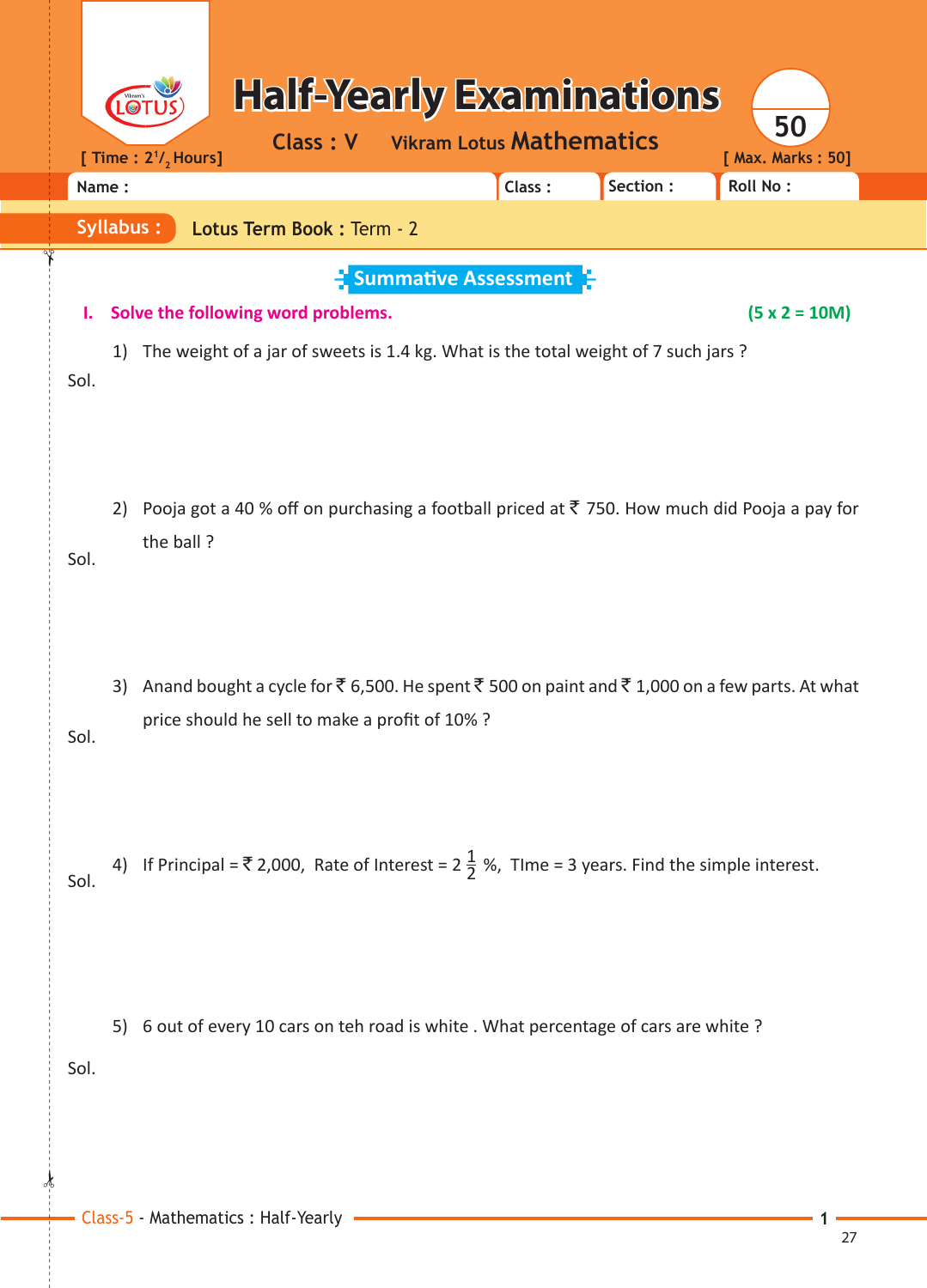# II. Arrange the following from smallest to greatest.  $\label{eq:3.1} \frac{1}{2} \left( \frac{1}{2} \sum_{i=1}^n \frac{1}{2} \sum_{j=1}^n \frac{1}{2} \sum_{j=1}^n \frac{1}{2} \sum_{j=1}^n \frac{1}{2} \sum_{j=1}^n \frac{1}{2} \sum_{j=1}^n \frac{1}{2} \sum_{j=1}^n \frac{1}{2} \sum_{j=1}^n \frac{1}{2} \sum_{j=1}^n \frac{1}{2} \sum_{j=1}^n \frac{1}{2} \sum_{j=1}^n \frac{1}{2} \sum_{j=1}^n \frac{1}{2} \sum$ 1) 2.43, 3.15, 2.73, 1.97

#### III. The shopping bill of five customers in a super store is as follows :

| Customer 1        | 2500 |
|-------------------|------|
| <b>Customer 2</b> | 1750 |
| <b>Customer 3</b> | 2640 |
| <b>Customer 4</b> | 2445 |
| Customer 5        | 1900 |

What is the average shopping bill of the 5 customers ?

## IV. Express the following decimals as percent.

 $1) 0.432:$  $2) 0.008$  :

 $3) 2.79 :$ 

**Formative Assessment** 

### I. Complete the table given below.

| Sr. | Cost              | <b>Selling</b> | Profit / | Profit / Loss in Rs. | $%$ of        |
|-----|-------------------|----------------|----------|----------------------|---------------|
| No. | Price             | Price          | Loss     |                      | Profit / Loss |
| 1.  | ₹4,000            | ₹4,200         |          |                      |               |
| 2.  | ₹ $6,100$         | ₹ 5,800        |          |                      |               |
| 3.  | $\overline{5}$ 25 | ₹830           |          |                      |               |
| 4.  | ₹ 2,150           | ₹ 2000         |          |                      |               |
| 5.  | ₹ 3,720           | ₹ 3,500        |          |                      |               |

 $(3 x 1 = 3M)$ 

 $(5M)$ 

 $(4 \times 1 = 4M)$ 

 $(2M)$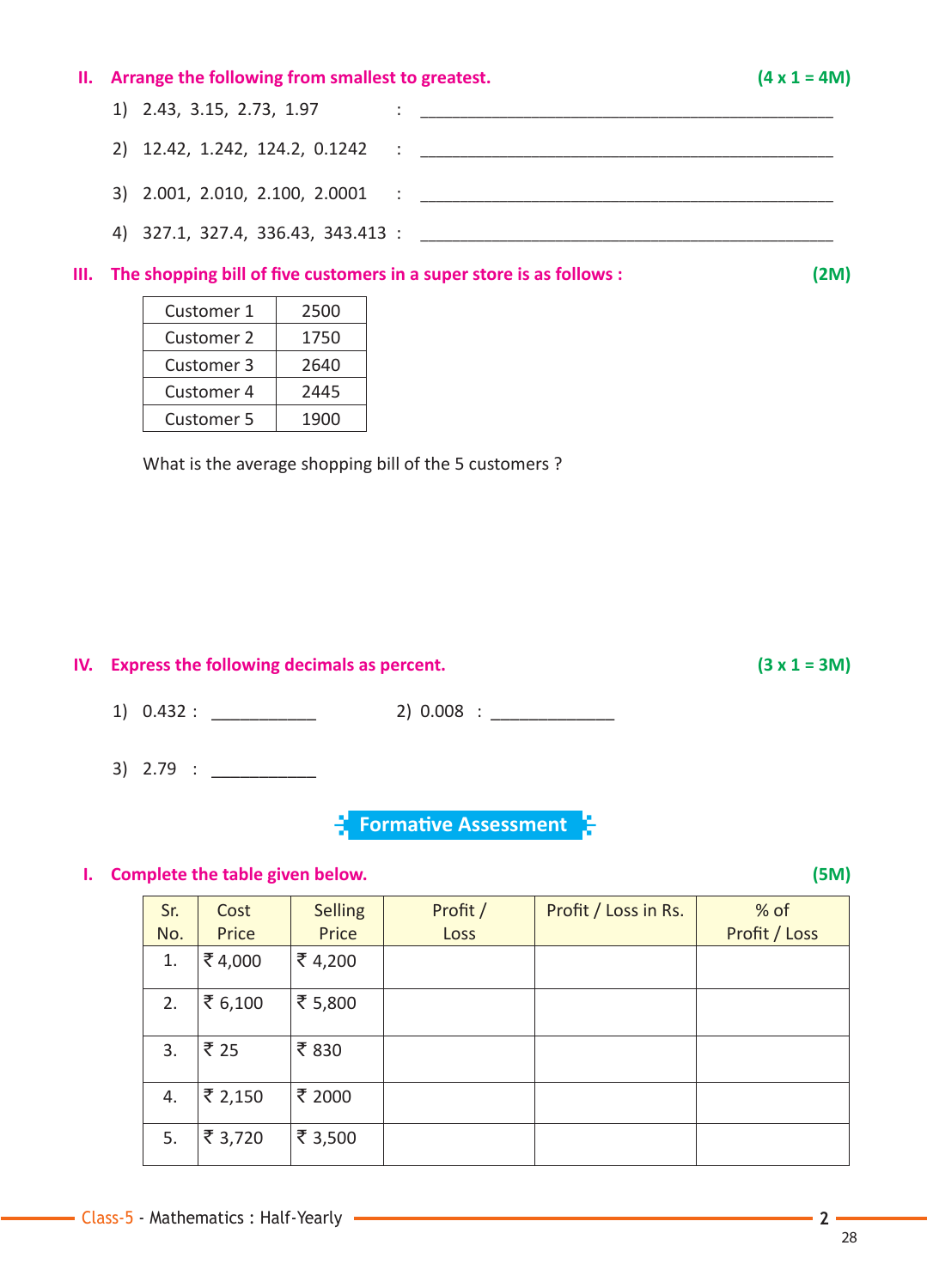| н.  | Find the selling price when:                              |                                        | $(3 x 1 = 3M)$      |
|-----|-----------------------------------------------------------|----------------------------------------|---------------------|
|     | 1) Cost price = 875, profit $% = 5%$                      | <u>: _____________________________</u> |                     |
|     | Cost price = 480, gain % = $12\frac{1}{2}$ %<br>2)        |                                        |                     |
|     | 3) Cost price = $675$ , loss % = 12 %                     |                                        |                     |
| Ш.  | <b>Subtract the following:</b>                            |                                        | $(2 \times 1 = 2M)$ |
|     | 1)                                                        | 2)                                     |                     |
|     | $\frac{1}{3.73}$                                          | 156.005                                |                     |
|     | $-2.15$                                                   | $-23.150$                              |                     |
|     |                                                           |                                        |                     |
| IV. | Convert the following fractions to decimals.              |                                        | $(3 x 1 = 3M)$      |
|     |                                                           |                                        |                     |
|     |                                                           |                                        |                     |
|     |                                                           |                                        |                     |
| V.  | Round each number to the underlined place value position. |                                        | $(6 x1/2 = 3M)$     |
|     | $1)$ $18.99:$ ________________________                    |                                        |                     |
|     | 2) $4.231:$                                               |                                        |                     |
|     |                                                           |                                        |                     |
| VI. | Express the shaded portions of the given figures as.      |                                        | $(2 \times 1 = 2M)$ |
|     | 1) Fraction                                               | Decimal<br>2)                          |                     |
|     |                                                           |                                        |                     |
|     |                                                           |                                        |                     |
|     |                                                           |                                        |                     |
|     |                                                           |                                        |                     |
|     |                                                           |                                        |                     |
|     |                                                           |                                        |                     |
|     |                                                           |                                        |                     |
|     |                                                           |                                        |                     |
|     |                                                           |                                        |                     |
|     |                                                           |                                        |                     |
|     |                                                           |                                        |                     |

 $\frac{1}{2}$ 

✁